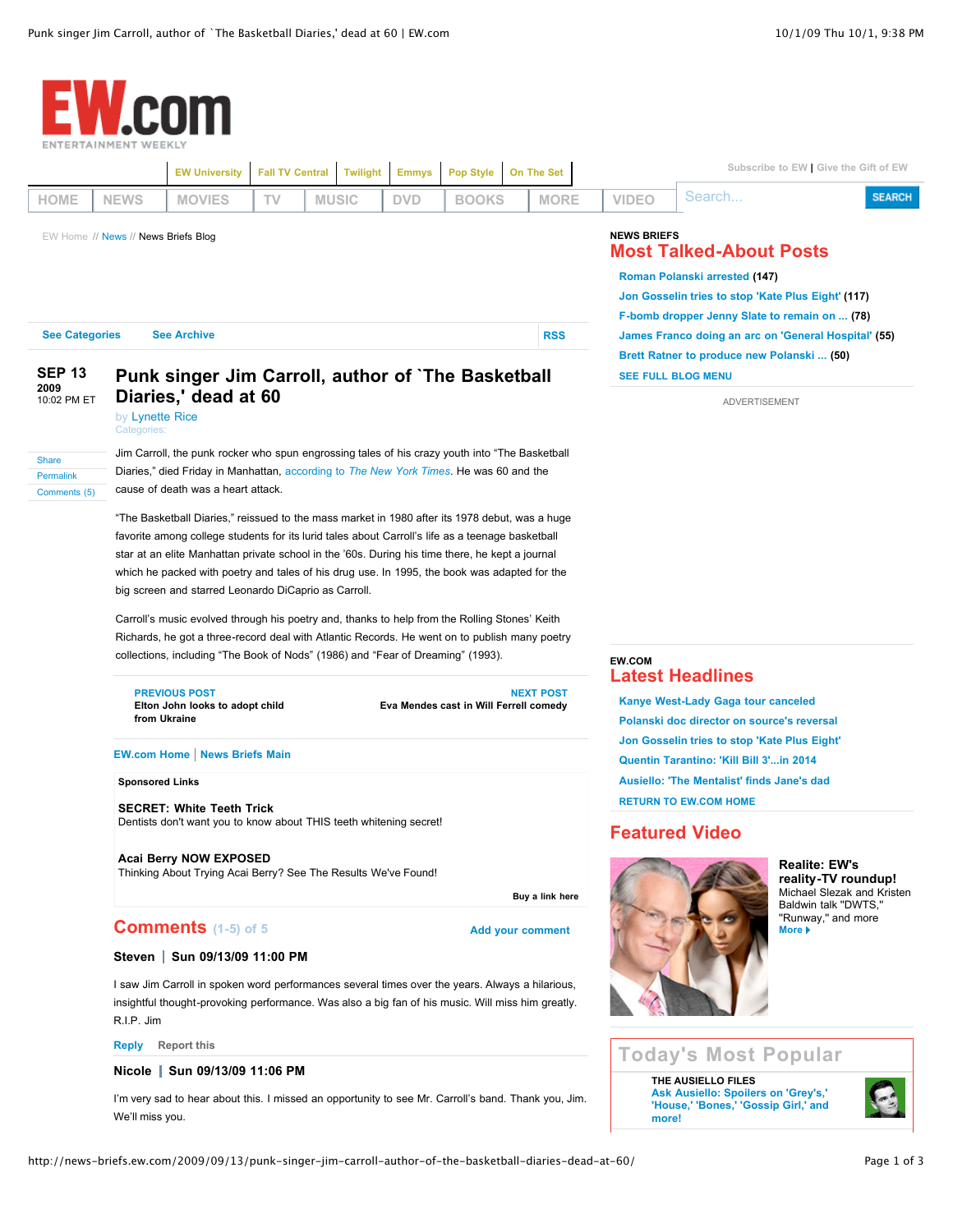

**[Jon Gosselin lawsuit: A way to save](http://watching-tv.ew.com/2009/10/01/jon-gosselin-lawsuit-kate-plus-8/) the eight kids' souls, or just more**

**MOVIE REVIEW [Movie Review: Zombieland](http://www.ew.com/ew/article/0,,20309076,00.html)**

**selfishness?**

**WATCHING TV**



**OCT 1 THURSDAY**

[TV](http://ew.com/ew/picks/tv/0,,,00.html)

**[Michaels' special premiere](http://popwatch.ew.com/2009/06/08/bret-michaels-tonys/) (VH1, 10 p.m. EDT)** There is little that we don't know

**'Behind the Music: Bret**

about Bret Michael, especially after all of his reality-show exploits. But that's no reason not to tune in to this, as VH1 gives Michaels the "Behind the Music" treatment.

**[More Bret Michaels](http://popwatch.ew.com/2009/06/08/bret-michaels-tonys/) [See Weekly tv Picks](http://www.ew.com//ew/picks/tv/0,,,00.html)**

*From our Partners*

[TLC Halts Filming of 'Plus 8' Kids; Jon and Kate Battle](http://www.popeater.com/2009/10/01/jon-gosselin-kate-plus-8/) Through Statements

[Law's Dramatic Reading of 'Poker Face'](http://www.popeater.com/2009/10/01/jude-law-poker-face-the-jimmy-fallon-show-video-youtube/)

[Lindsay Gets Leggy in New Ads](http://www.popeater.com/2009/10/01/lindsay-lohan-leggings/)

[More from PopEater](http://www.popeater.com/)

[Elizabeth Smart Testifies About Her Abduction Ordeal in](http://feeds.people.com/~r/people/headlines/~3/VSVw_Gkgz-8/0,,20309630,00.html) Horrifying Detail

[Jon Gosselin's Lawyer Lashes Out at TLC](http://feeds.people.com/~r/people/headlines/~3/CS0kXAmUSN4/0,,20309604,00.html)

[Keith Urban Spills About Dealing with Eager Fans](http://feeds.people.com/~r/people/headlines/~3/a4KkiJJhyZg/0,,20309680,00.html)

[More from People.com](http://www.people.com/people)

## **Special Coverage**



**[2009 Emmy Awards](http://www.ew.com/ew/package/0,,20300978,00.html)** Inside TV's biggest night: Your complete guide to the awards, hosted by Neil Patrick Harris **[More](http://www.ew.com/ew/package/0,,20300978,00.html)** 

**[Reply](http://news-briefs.ew.com/2009/09/13/punk-singer-jim-carroll-author-of-the-basketball-diaries-dead-at-60/?replytocom=51105#respond) [Report this](http://news-briefs.ew.com/2009/09/13/punk-singer-jim-carroll-author-of-the-basketball-diaries-dead-at-60/?_wpnonce=474d23842d&flagged-comment=1&flagged-comment-id=51105#comment-51105)**

## **scar2 Sun 09/13/09 11:37 PM**

Years ago in University, my friends took me to see him perform even though I didn't know who he was. I was impressed & after the show, he talked to us & signed autographs. He was a very kind man.

**[Reply](http://news-briefs.ew.com/2009/09/13/punk-singer-jim-carroll-author-of-the-basketball-diaries-dead-at-60/?replytocom=51106#respond) [Report this](http://news-briefs.ew.com/2009/09/13/punk-singer-jim-carroll-author-of-the-basketball-diaries-dead-at-60/?_wpnonce=474d23842d&flagged-comment=1&flagged-comment-id=51106#comment-51106)**

## **Michael Simpson** | Sun 09/13/09 11:52 PM

I guess we can add Jim Carroll to "People Who Died." Teddy sniffing glue, he was 12 years old Fell from the roof on East Two-nine, Cathy was 11 when she pulled the plug, On 26 reds and a bottle of wine…

**[Reply](http://news-briefs.ew.com/2009/09/13/punk-singer-jim-carroll-author-of-the-basketball-diaries-dead-at-60/?replytocom=51109#respond) [Report this](http://news-briefs.ew.com/2009/09/13/punk-singer-jim-carroll-author-of-the-basketball-diaries-dead-at-60/?_wpnonce=474d23842d&flagged-comment=1&flagged-comment-id=51109#comment-51109)**

## **Hemes Mon 09/14/09 9:02 PM**

I played little league baseball with him. What a gifted athlete and good teammate.

**[Reply](http://news-briefs.ew.com/2009/09/13/punk-singer-jim-carroll-author-of-the-basketball-diaries-dead-at-60/?replytocom=51229#respond) [Report this](http://news-briefs.ew.com/2009/09/13/punk-singer-jim-carroll-author-of-the-basketball-diaries-dead-at-60/?_wpnonce=474d23842d&flagged-comment=1&flagged-comment-id=51229#comment-51229)**

The rules: Keep it clean, and stay on the subject - or we may delete your comment. If you see<br>inappropriate language, **e-mail us**. An asterisk (\*) indicates a required field.

**Your Name \***

**Your E-mail Address \***

#### **Your Comment \***

## **Post Comment**

When you click on the "Post Comment" button above to submit your comments, you are indicating your<br>acceptance of and are agreeing to the **Terms of Service**. You can also read our **Privacy Policy**.

# **Blog Roll**

**[PopWatch](http://popwatch.ew.com/) [Shelf Life](http://shelf-life.ew.com/) [Shelf Life](http://shelf-life.ew.com/) [The Auseillo Files](http://ausiellofiles.ew.com/) [The Music Mix](http://music-mix.ew.com/)**

**[Dave Karger's OscarWatch](http://oscar-watch.ew.com/) [Hollywood Insider](http://hollywoodinsider.ew.com/) [Ken Tucker's Watching TV](http://watching-tv.ew.com/)**